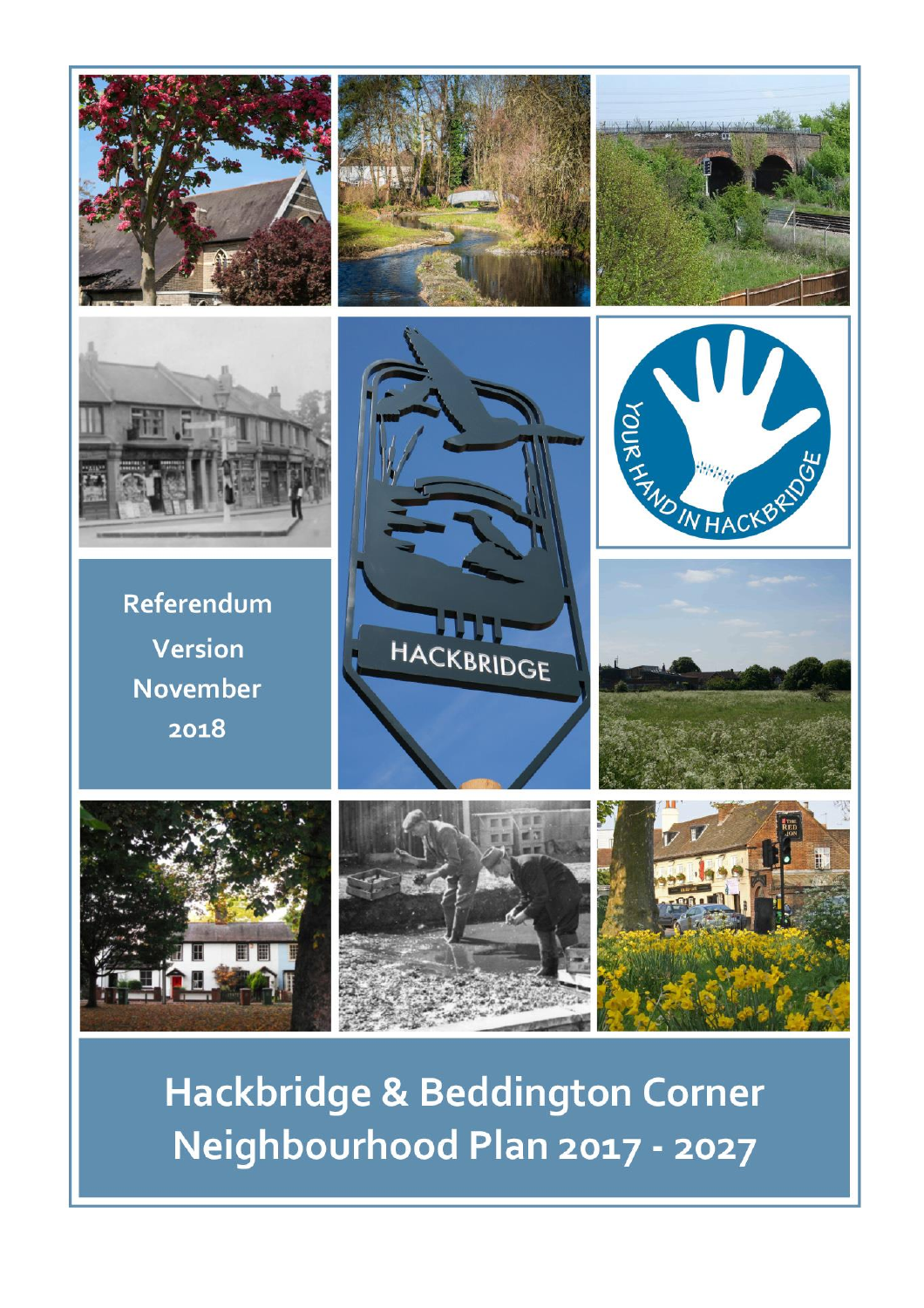## **Local Referendum – 29 November 2018**

### **Why your vote is needed**

- Residents in our **neighbourhood boundary** will be asked to vote on whether or not they support the Hackbridge and Beddington Corner Neighbourhood Plan.
- We are asking you to vote so that residents get a greater say in what happens in their local community.
- There have been so many developments in Hackbridge, which is why it has taken us so long to write our plan, as we have been responding to planning applications since 2012!
- However, there are more developments to come; behind the train station and the station forecourt itself. By having our Plan voted in, it makes it a statutory weighted document, that will be used alongside Sutton Council's Local Plan and the London Plan in making planning decisions.

## **How to vote**

- Voting will take place on 29 November 2018 at:-All Saints Community Centre – New Road, Mitcham, CR4 4JN
- **The polling station will be open from 7am to 10pm**
- Those eligible for voting should receive polling cards or notification of postal voting.
- We believe there will be just two boxes 'yes' or 'not' and you decide!

## **What happens next?**

If more than 50% of votes are yes, Sutton Council will bring our plan into legal force.

# **A brief guide to: Our Neighbourhood Plan 2017-2027**

## **Neighbourhood Planning**

In 2011 the Localism Act devolved more decision-making powers from central Government to local communities. For example, it gave local residents an opportunity to form a neighbourhood forum, in which they could draw up their vision of how they want their neighbourhood to be developed. The Hackbridge and Beddington Corner Neighbourhood Development Group (H&BC NDG) was one of the first of these groups to be formed and officially recognised, and over the past seven years we have been writing our Neighbourhood Plan. It reflects many people's opinions, as we have consulted residents and businesses. Taken as a whole, the document expresses the "look and feel" of Hackbridge and Beddington Corner, as its people want to see it.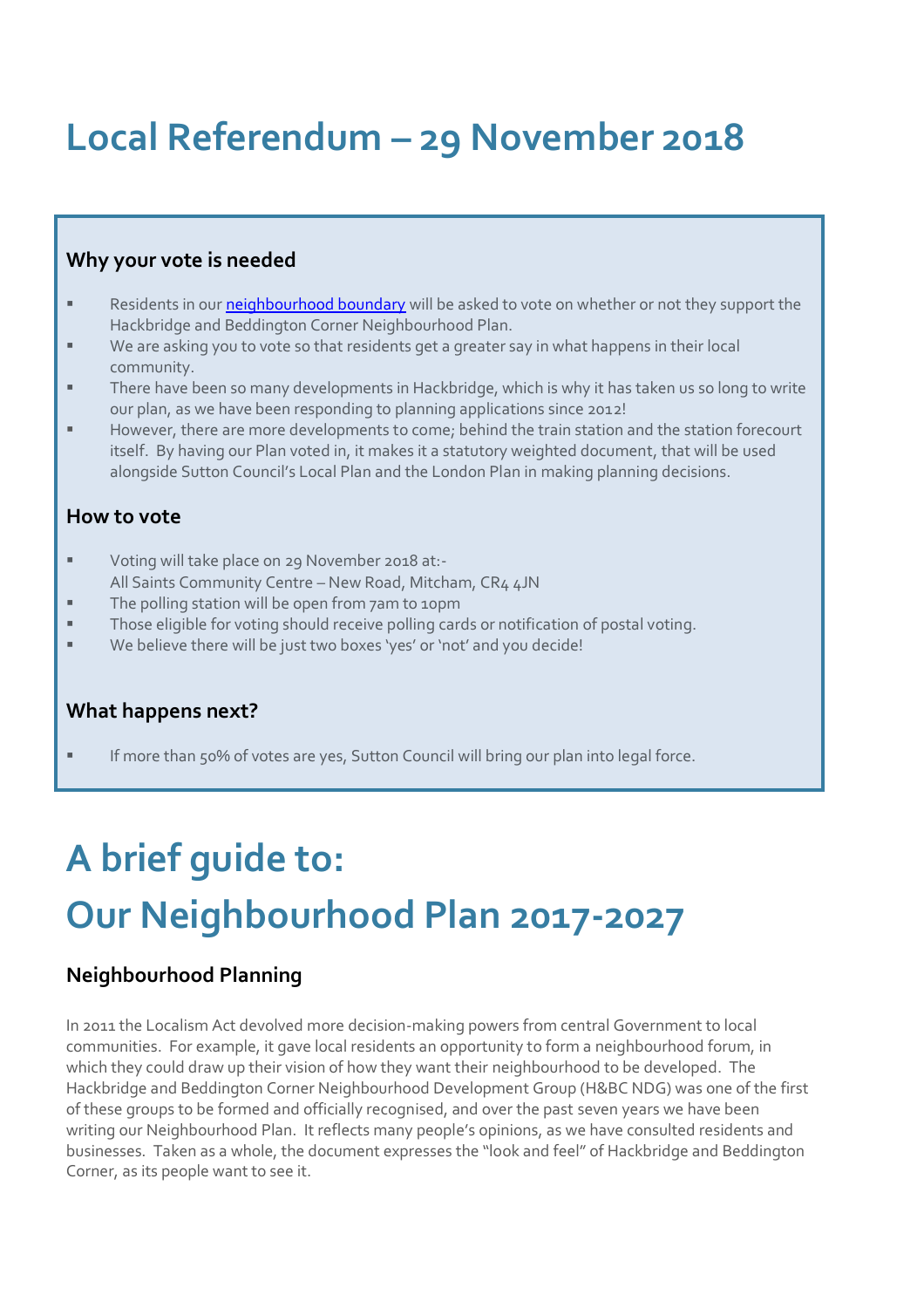## **A summary of our Neighbourhood Plan**

As we began to work on our plan, we found that there were six main themes which we felt were most important, and our ideas were grouped under these headings.

#### **Housing and the built environment**

This has been a rapidly-developing scene as we have worked on the plan. New homes have appeared and much more development is to come, notably on the cleared site of the old Felnex industrial complex. We want to see housing with spaces where neighbours can meet – the opposite of the "ghetto". We also want to see housing on a human scale: we are concerned that, in designating Hackbridge a "district centre", Sutton's planners intend to allow much higher building – up to nine or ten storeys in places, such as alongside Hackbridge Station. Assuming the Neighbourhood Plan is approved in the referendum and adopted by the Borough, H&BC NDG will expect would-be developers to study our 12-point check-list of planning criteria, designed to help make new developments human-friendly and environment-friendly.

While the Plan has been in development, H&BC NDG has observed several building projects and has had the opportunity to meet developers and express to them our aspirations. New developments are often on a scale inappropriate to the surrounding architecture. In some cases designs have been modified, softening their impact on neighbours.

#### **Energy, waste and water**

Use of energy and water in this neighbourhood, as in all London suburbs, tends to be wasteful and inefficient. We call for planners to insist on better use of renewable energy sources and more imaginative handling of water, such as use of grey water. We call on the local authority to increase the percentage of waste material, which is recycled.

#### **Local economy**

Retail businesses have been developing, especially at Hackbridge Corner, and H&BC NDG believes the current business mix could be improved. Why doesn't our neighbourhood have a quality baker and confectioner, for example? There is also a case for a community shop, run at least partly by local volunteers. The giant shadow hanging over all this, of course, is "The Supermarket"! One of the "big five" retailers was about to sign a deal to develop a supermarket opposite Hackbridge Station, but then withdrew. Will one of the discounters move in?

Retailing aside, we are concerned at the erosion of employment premises from many of the mixed developments in the neighbourhood. As these have been redeveloped, the percentage of employment use has been falling.

#### **Environment**

Hackbridge should be a sustainable suburb. The way we use our environment affects everyone, from our immediate neighbours to the rest of the world. Our buildings, commerce and transport operations should be designed to give a positive legacy for others.

Unfolding in the near future, the Wandle Valley Regional Park will provide an important green space on our doorstep. Within the neighbourhood, too, are valuable green spaces, which need to be fostered and protected.

#### **Movement**

Getting around the neighbourhood is a risky and often unpleasant experience, in which pedestrians and cyclists can feel threatened by motor vehicles. Shared cycle and footpaths need to be extended. We call on developers and public transport operators to create a transport hub, to make it easier for people to move between bus and train.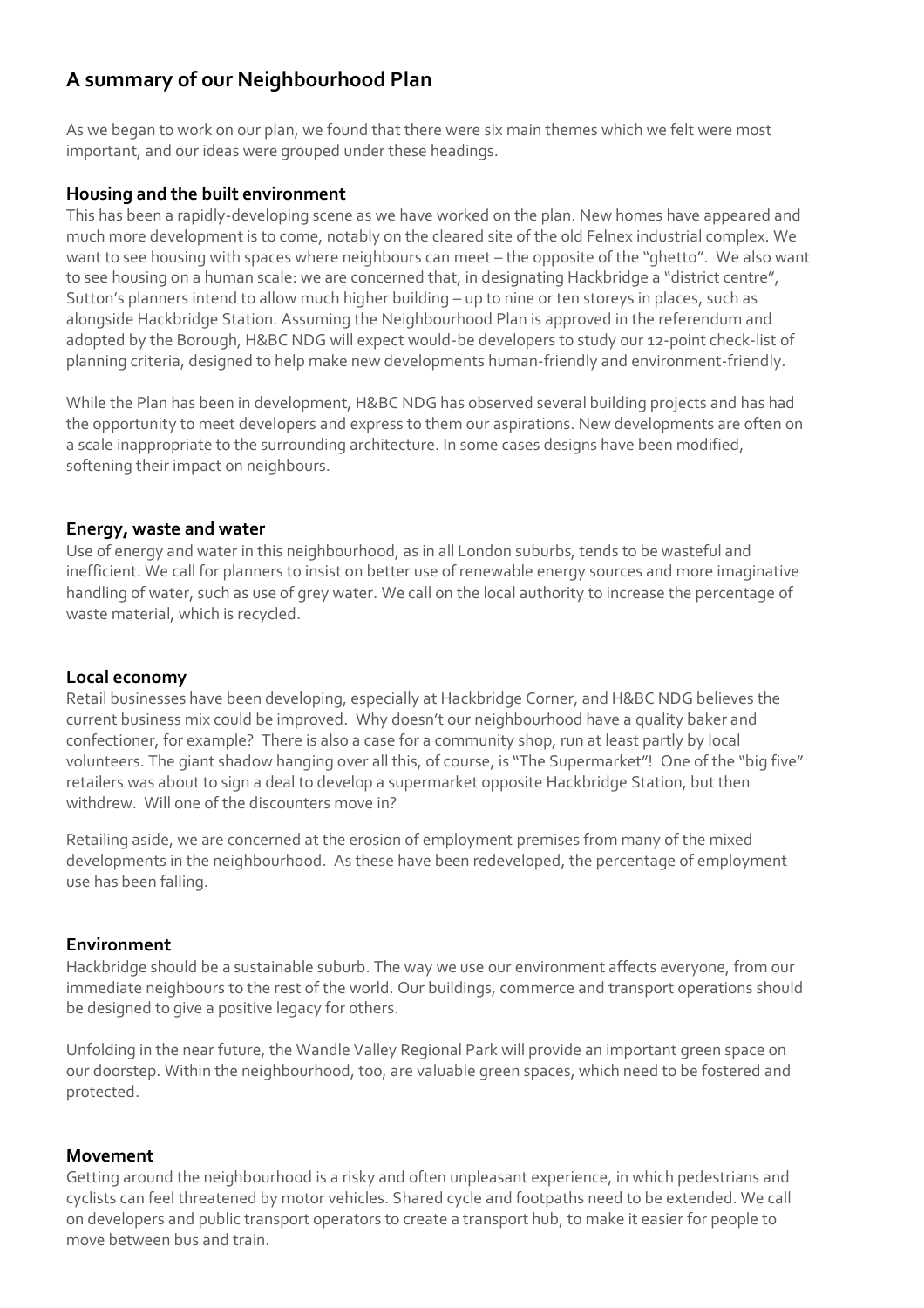The new-look Hackbridge Corner is at best a "mixed bag": it has more of the feel of a local centre than before, and some drivers understand and respect courtesy crossings; but safety needs have not been met to everyone's satisfaction, and hence a traditional zebra crossing has been restored. The "sense of place" which is starting to emerge here needs to be developed further, possibly around the existing community centres at All Saints and BedZED.

#### **Conservation, community and identity**

The character of Hackbridge and Beddington Corner as a neighbourhood is expressed mainly by three things: its buildings, especially how they have evolved over the past 300 years or so; its people, and the way the buildings contribute to their life as a community; and the River Wandle, which is a constant presence, but often not noticed. Any development must offer the best for all three of these local characters.

We have lost much of the historic heritage already, and this must stop. It is unnecessary, after all: though the Queen's Head has closed, for example, the style of the building has been respected sensitively in the redevelopment for residential use.

As the population of the neighbourhood grows, services will be needed to support it. Obvious examples include: additional health facilities, such as a drop-in centre; a district library; educational amenities such as a local museum; and a farmers' market.

While the Wandle Valley Regional Park promises much on our doorstep, we also need to see better access to the river within the neighbourhood itself. Improved riverside paths will benefit everyone.

This is a very brief introduction to our Neighbourhood Plan. Please look at the document in full at <https://hackbridgendg.com/referendum-2018/>